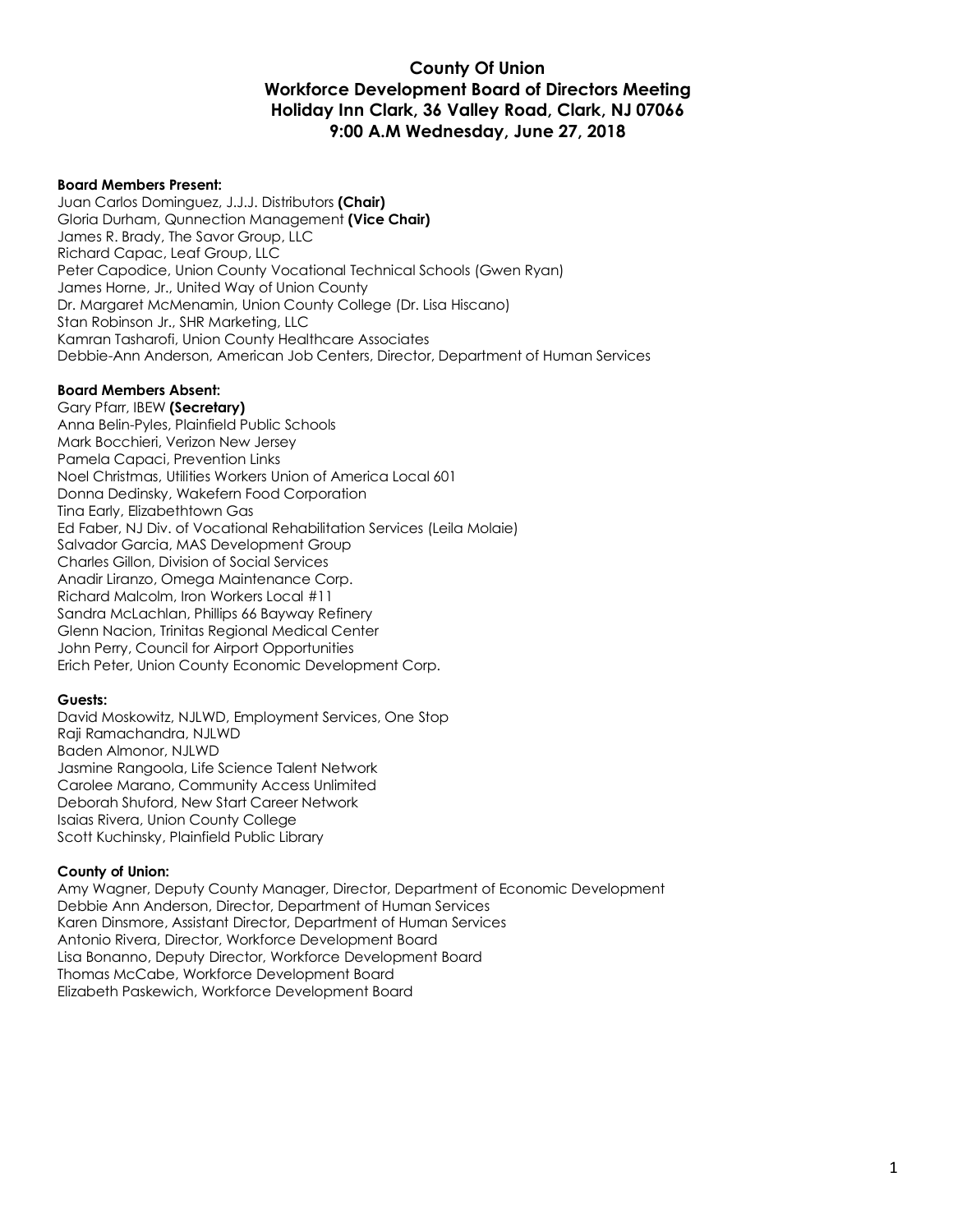### **County Of Union Workforce Development Board of Directors Meeting Holiday Inn Clark, 36 Valley Road, Clark, NJ 07066 9:00 A.M Wednesday, June 27, 2018**

## **I. CALL TO ORDER**

The meeting was called to order by Workforce Development Board (WDB) Chair, Mr. Juan Carlos Dominguez at 9:10 a.m.

# **II. OPEN PUBLIC MEETINGS ACT**

Ms. Lisa Bonanno read the Open Public Meetings Act Statement.

# **III. ROLL CALL**

Ms. Lisa Bonanno conducted the Roll Call.

# **IV. FLAG SALUTE**

# **V. APPROVAL OF THE MAY 30, 2018 MEETING MINUTES**

Ø Motion was made by Glenn Nacion and seconded by Kamran Tasharofi to approve the minutes of May 30,2018 meeting. Motion carried.

# **VI. ACTION REQUIRED:**

# **REQUEST FOR PROPOSALS UPDATE FOR PROGRAM YEAR 2018**

Elizabeth Paskewich presented the RFP Evaluation Committees recommended contract subrecipients. All Board members were provided Proposal evaluation summaries. Recommended Sub-Recipients include:

## WorkFirst New Jersey-

Contract Period: July 1, 2018- December 31, 2019 Contract amount total: \$1,064,000.00

- B&M Consultants- \$135,000
- Workforce Advantage \$430,000
- Union County College-\$200,000
- Urban League of Union County- \$85,000
- ARC of Union County- \$80,000
- America Works of New Jersey- \$135,000

## WIOA In-School and Out-of-School Youth Employment and Training Program-

Contract Period: July 1, 2018- June 30, 2019

- In-School Youth, \$300,000- United Way of Greater Union County
- Out-of-School Youth, \$280,000- (West Union County) United Way of Greater Union **County**
- Out-of-School Youth, \$280,000-(East Union County) United Way of Greater Union County Comprehensive Professional Services-

Contract Period: July 1, 2018- June 30, 2019

- Group i&I Consultancy- \$75,000
- Ø Motion was made by Kamran Tasharofi and seconded by Richard Capac to approve to award the agencies identified above for WorkFirst New Jersey, WIOA In-School and Out-of-School Youth Employment and Training Programs, and Comprehensive Professional Services. Dr. Lisa Hiscano, UCC and James Horne, United Way of Greater Union County abstained.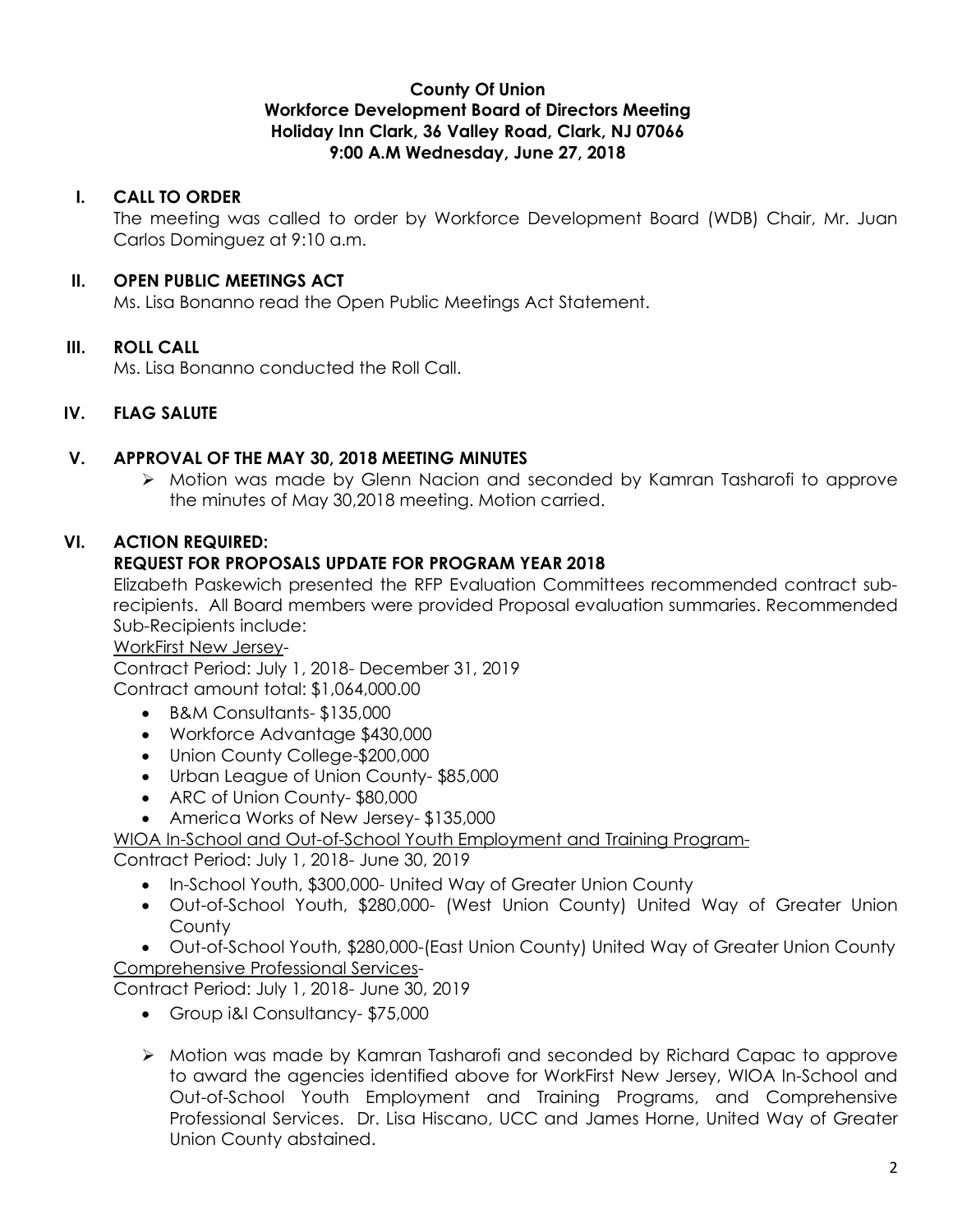# **VII. WORKFORCE DEVELOPMENT BOARD BUDGET UPDATE:**

Thomas McCabe provided the Board with a Budget overview:

PY16- WIOA- Balances of grants remaining identified, funds must be expended by June 30,

2018, do to this First in-First Out will take place, those adjustments are currently being reviewed. WFNJ closed out as of December 31, 2017

PY17 – Current WIOA and WFNJ expenditures reviewed and FIFO discussed.

PY18- Allocations have been received. WIOA allocation decreased from prior year, WFNJ has an increase.

Budget Spreadsheets provided to the Board.

## **VIII. ACTION REQUIRED:**

#### **POLICY DIRECTIVES:**

## **WDB-2018-02- Individual Training Accounts (Updated Policy)**

Update: A maximum of \$5,000 in WIOA funding may be available for the first year of training with a maximum of \$10,000 available over a 36-month period to potentially be used for tuition, fees, books, and required supplies. Employment benchmarks now require full time employment.

## **WDB-2018-04- Individual Service Strategy (ISS)**

Background: An ISS must be completed for all participants in the youth program. The ISS should be comprehensive, remain up-to-date as pertinent and clearly outline all steps in the planned services to an enrolled participant.

## **WDB-2018-05- Job Seeker Initial Service Strategy**

Background: Individualized Career Services Individualized career services must be made available if determined to be appropriate in order for an individual to obtain or retain employment. AJC'S must develop an individual employment plan to identify the employment goals, appropriate achievement objectives, and appropriate combination of services for the participant to achieve his or her employment goals, including the list of, and information regarding eligible training providers;

AJC's need specific guidance on the process for placing a person into training AND steps leading up to the decision, the Assessment, and Pre-enrollment Process.

### **WDB-2018-06- AJC Job Seeker Certification Standard**s

Background: WIOA requires the establishment of objective criteria and procedures to use when certifying its American Job Centers (20 CFR 678.800, 34 CFR 361.800, and 34 CFR 463.800). The certification process establishes a minimum level of quality and consistency of services in American Job Centers across a State. The certification criteria allow States to set standard expectations for customer focused seamless services from a network of employment, training, and related services that help individuals overcome barriers to obtaining and maintaining employment. The assessment criteria must evaluate the one-stop centers and one-stop delivery system for effectiveness, including customer satisfaction, physical and programmatic accessibility, and continuous improvement.

Ø Motion was made by Stan Robinson and seconded by James Horne to authorize the implementation of new and updated policy directives. Motion carried.

## **IX. SUB-RECIPIENT PROGRESS REPORTS**

*AMERICAN JOB CENTERS REPORT- DEBBIE-ANN ANDERSON*

Karen Dinsmore presented on behalf of Debbie Ann Anderson. Services provided (1/2018- 6/15/2018):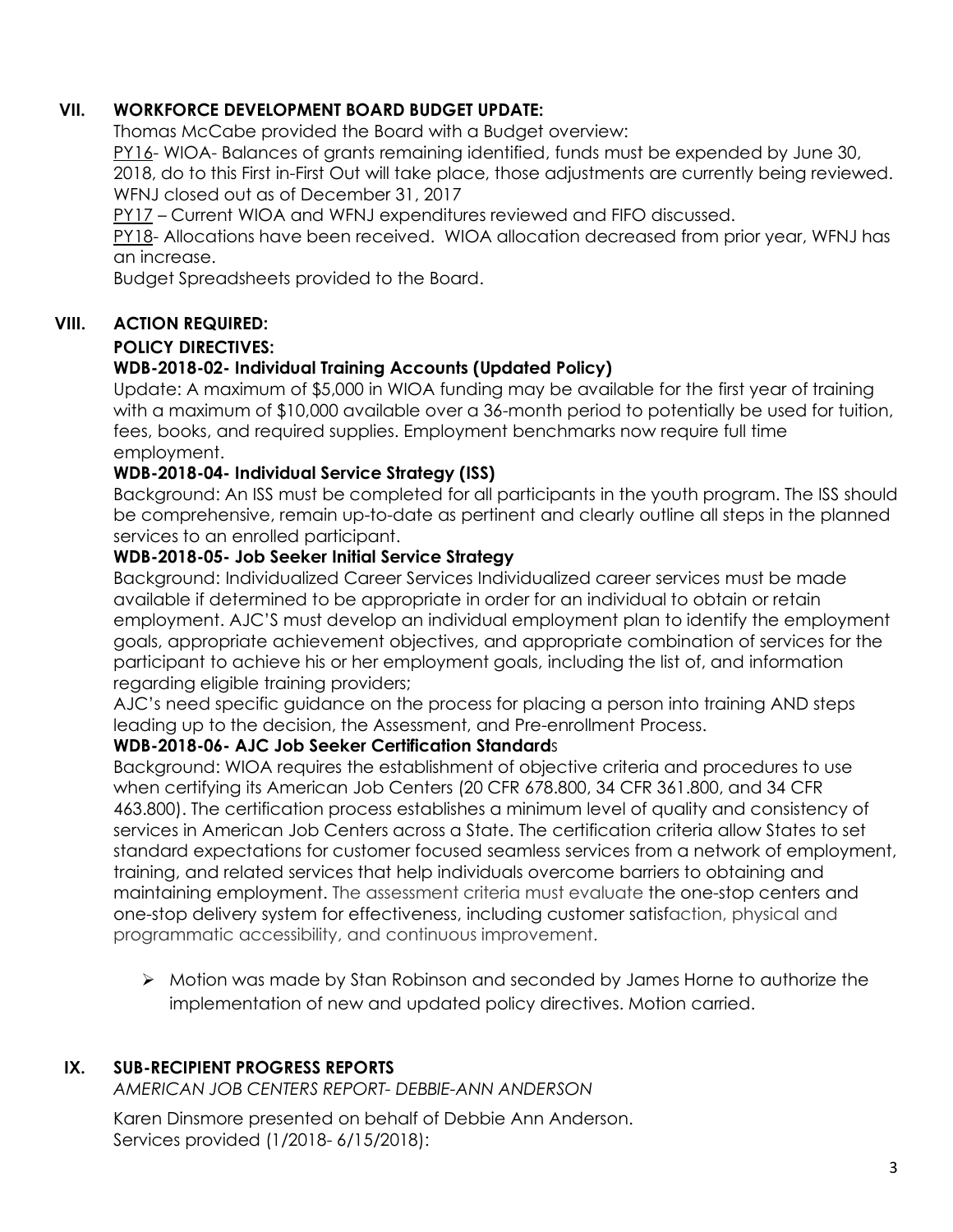- Orientations- 780 individuals attended
- SNAP activity- 1807 individuals served
- Tuition Waiver- 413 individuals served
- Youth Certified (PY17)- 203
- Youth Enrolled (PY17)- 127
- Dislocated Workers- \$536,273 in training dollars has sent a total of 124 to training
- Adult Workers- \$382,699 in training dollars has sent a total of 79 to training.
	- All Adult and Dislocated workers were placed in occupational training in Key Growth Sectors.
- o Group I & I has provided a staff training, geared toward Customer Services, on June 13, 2018 which was attended by AJC Case managers and sub-recipient partners.
- o American Job Center has also assisted in a community event for Hurricane Maria victims on March 9, 2018
- o Client success story provided
	- § WDB Chairman Juan Carlos Dominguez asked what the AJC is doing in terms of staff time keeping.
		- o Karen Dinsmore indicated that is currently an initiative of the County overall. Currently we are moving towards an automated system of time tracking, in areas where multiple grants not used hard scanners will be utilized. In this system where multiple grants are being utilized we are looking to incorporate a customized system tailored to capture that information.

## *WORKFORCE INNOVATION BUSINESS CENTER REPORT- ISAIAS RIVERA*

Mr. Isaias Rivera provided the Board with an overview on the Workforce Innovation Business Center.

- Soft Skills training- 60 students have completed since January.
	- o 8 more classes are scheduled for the rest of the year with an anticipated total of 104 students for the year, utilizing both Plainfield and Elizabeth locations
- Recruitment- United Airlines partnership- United Airlines Summer Assist program targeting individuals 18-24 years old to provide summer work experience.
- Currently working with 21 employers and working on small recruitment events with these businesses.
- Currently looking at our branding to attract additional employers.

## *UNION COUNTY YOUTH CONSORTIUM REPORT- JAMES HORNE*

Mr. James Horne provided with Board with detailed information regarding the United Way of Greater Union County Youth Employment Pathways Program.

- 182 youth are currently engaged in program
- 26 are currently enrolled in occupational training
- 118 have achieved an outcome
- 62 have had subsidized work experiences
- 35 have had unsubsidized work experiences
- Partnerships have increased to 10 partners
- Currently working on closing out the contract- providing post TABE testing to identify outcomes and working on close out report.

## **X. NEW BUSINESS/PUBLIC COMMENTS**